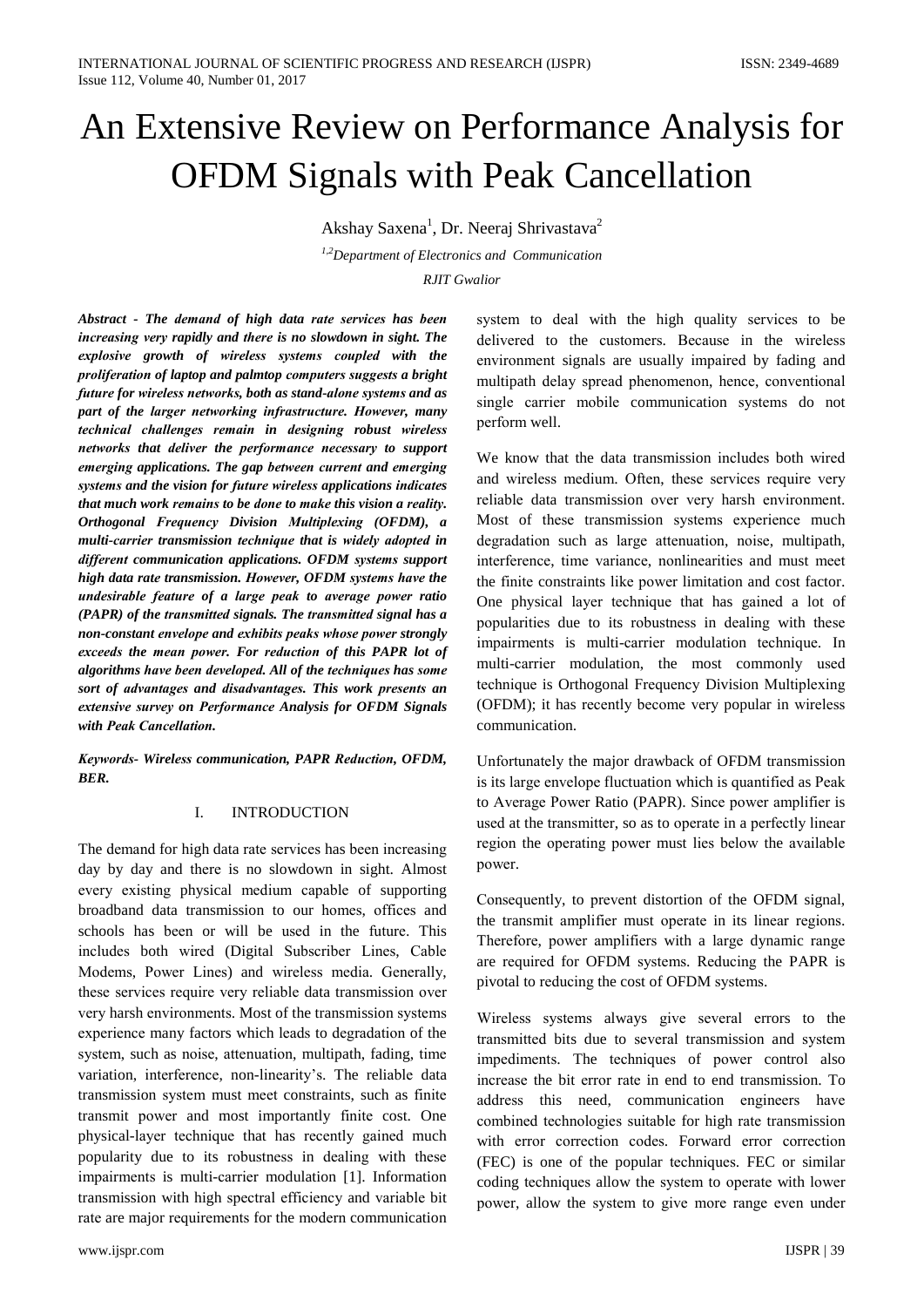other uncontrolled impediments of the system and the transmission.

#### $\Pi$ **OFEM SYSTEM MODEL**

#### A. Multicarrier Communication

OFDM is a technique for transmitting data in parallel by using a large number of low rate modulated sub-carriers. OFDM divides a given spectral allotment into many narrow subcarriers each with inherently small carrier spacing. These SCs are orthogonal to each other. The orthogonality of the carriers means that each carrier has an integer number of cycles over a symbol period. The spectrum of each carrier has a null at the centre frequency of each of the other carriers in the system. This result into elimination of crosstalk between SCs and inter-carrier guard bands are not required. The separation between carriers is theoretically minimal so there would be a very compact spectral utilization. OFDM systems are very attractive for the way they handle ISI, which is usually introduced by frequency selective multipath fading in a wireless environment. Each subcarrier is modulated at a very low symbol rate, making the symbols much longer than the channel impulse response. In this way, ISI is diminished. Moreover, if a guard interval is inserted between consecutive OFDM symbols, the effects of ISI can completely be vanished. This guard interval must be longer than the multipath delay. Although each SC operates at a low data rate, a total high data rate can be achieved by using a large number of SCs. ISI has very

small or no effect on the OFDM systems hence an equalizer is not needed at the receiver side.

In the OFDM system, Inverse Fast Fourier Transform/Fast Fourier Transform (IFFT /FFT) algorithms are used in the modulation and demodulation of the signal respectively.

The length of the IFFT/FFT vector determines the tolerance of the system to errors caused by the multipath channel. The time duration of this vector is chosen so that it is much larger than the maximum delay time of echoes in the received multipath signal.

OFDM is generated by firstly choosing the spectrum required, based on the input data, and modulation scheme used. Each carrier to be produced is assigned some data to transmit. The required amplitude and phase of the carrier is then varied based on the modulation scheme (typically differential BPSK, QPSK, or QAM). Then, the IFFT converts this spectrum into a time domain signal.

The FFT transforms a cyclic time domain signal into its equivalent frequency spectrum. Finding the equivalent waveform, generated by a sum of orthogonal sinusoidal components, does this. The amplitude and phase of the sinusoidal components represent the frequency spectrum of the time domain signal. A more complete description of an OFDM signal can be seen in fig. 2.1 which shows, an OFDM signal is divided in both time and frequency domain and so increases the capacity of the system in addition to the less interference of the adjacent symbols.



Figure 2.1 OFDM time/frequency representation.

Multicarrier transmission system uses two or more modulated signals, each carry a single data stream over a communication channel. The received signals are independently demodulated in the receiver resulting in the

received bit stream. OFDM is a type of Frequency Division Multiplexing (FDM) scheme that allows users to transmit information at high data rates offers a more reliable alternative to traditional single- frequency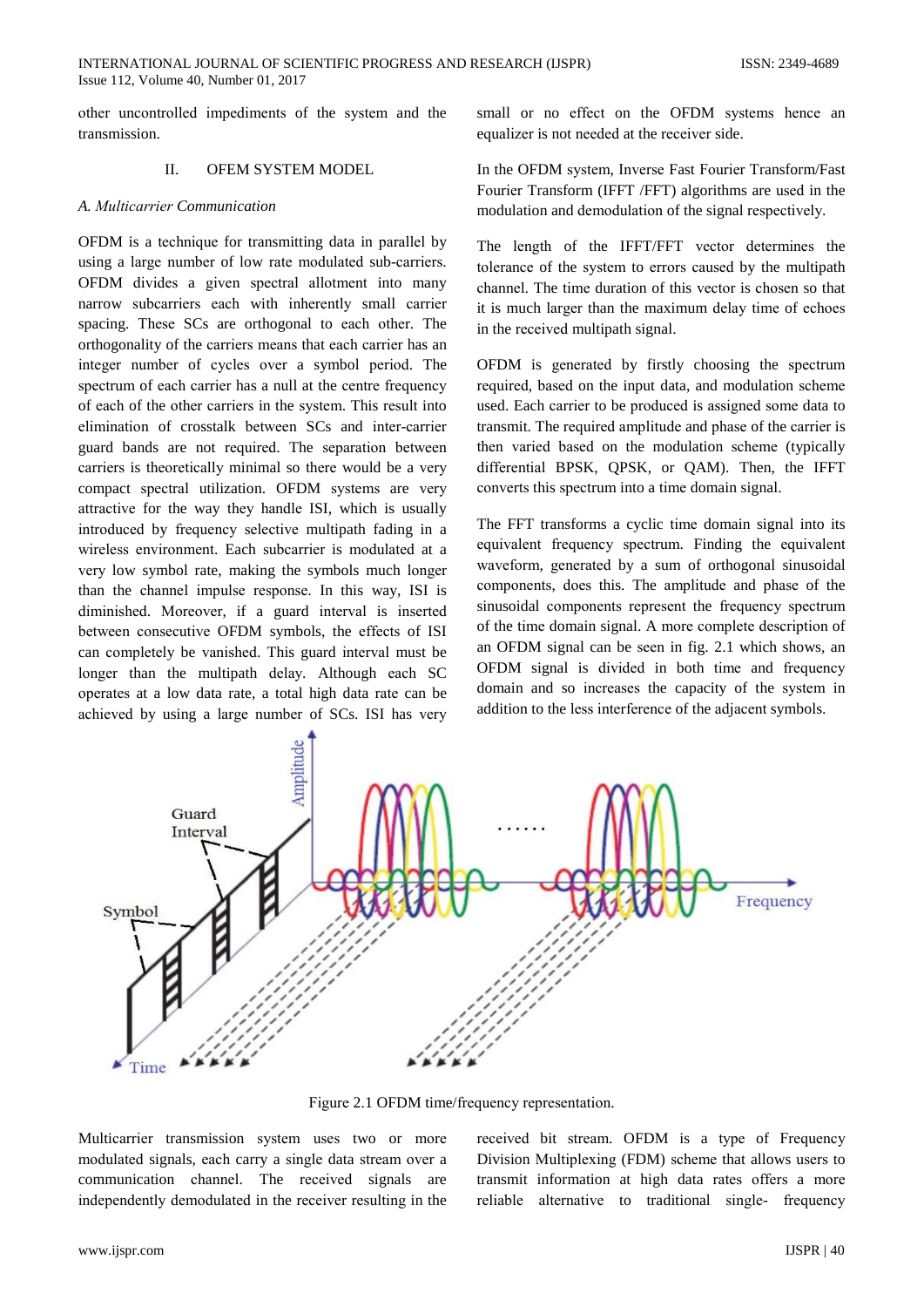#### INTERNATIONAL JOURNAL OF SCIENTIFIC PROGRESS AND RESEARCH (IJSPR) Issue 112, Volume 40, Number 01, 2017

transmission system in the noisy communication channels that suffers from fading. OFDM offers more efficient use of available RF spectrum than single-carrier frequency communication system because of simultaneous use of multiple frequencies for data communication. Guard intervals are inserted during the OFDM transmission process to preserve carrier frequency orthogonality, which reduce the potential maximal spectral efficiency of this scheme [2].

OFDM is a special form of multicarrier transmission technique, where a single data stream is transmitted over a number of lower rate modulated subcarriers. OFDM divides a given spectral allotment into many narrow subcarriers each with inherently small carrier spacing. It is a revolutionary communication technology as it forms the **hasis**  $for$ all wireless 4G (fourth generation) communication systems [2]. One of the main reasons to use OFDM is to increase the robustness against frequency selective fading and narrowband interference. In a single carrier system, a single fade or interferer can cause failure to the entire communication system, but in a multicarrier system, only a small percentage of subcarriers will be affected. Error correction coding can then be used effectively to correct the few erroneous subcarriers.

# **B. PAPR Reduction Techniques**

It is defined as the ratio between the maximum power and the average power for the envelope of a baseband complex signal  $s(t)$  i.e.

$$
PAPR \{\xi(t)\} = \frac{\max_{i} [|\xi(t)|^2}{E|\xi(t)|^2} \dots \dots \dots \dots \dots \dots \dots \dots \dots Eq.1
$$

for complex passband signal s(t) Equation 1 can Also be written as

$$
PAPR\{s(t)\} = \frac{\max_{i=1}^{m} |s(t)|^2}{E|s(t)|^2} \dots \dots \dots \dots \dots \dots \dots \dots \dots Eq.2
$$

A lot of techniques presents for the reduction of this PAPR [1]. About some of the reduction techniques like Clipping and Filtering, Coding, Partial Transmit Sequence, Selected Mapping, Tone Reservation, Tone Injection, Active Constellation Extension are briefly described here.

# a. Clipping and Filtering

This is a simplest technique used for PAPR reduction. Clipping means the amplitude clipping which limits the peak envelope of the input signal to a predetermined value.

Clipping causes in-band signal distortion, resulting in Bit Error Rate performance degradation.

It also causes out-of-band radiation, which imposes out-ofband interference signals to adjacent channels. This out-ofband radiation can be reduced by filtering.

This filtering of the clipped signal leads to the peak regrowth. That means the signal after filtering operation may exceed the clipping level specified for the clipping operation.

# b. Coding

The coding technique is used to select such codewords that minimize or reduce the PAPR. It causes no distortion and creates no out-of-band radiation, but it suffers from bandwidth efficiency as the code rate is reduced. It also suffers from complexity to find the best codes and to store large lookup tables for encoding and decoding, especially for a large number of sub carriers.

# c. Partial Transmit Sequence

In the Partial Transmit Sequence (PTS) technique, an input data block of N symbols is partitioned into disjoint sub blocks. The sub-carriers in each sub-block are weighted by a phase factor for that sub-block. The phase factors are selected such that the PAPR of the combined signal is minimized. But by using this technique there will be data rate loss.

## d. Tone Reservation

According to this technique the transmitter does not send data on a small subset of subcarriers that are optimized for PAPR reduction. Here the objective is to find the time domain signal to be added to the original time domain signal such that the PAPR is reduced. Here the data rate loss will be take place also probability of power increase is more

## e. Tone Injection Technique

The basic idea used in this technique is to increase the constellation size so that each symbol in the data block can be mapped into one of the several equivalent constellation points, these extra degrees of freedom can be exploited for PAPR reduction. Here the transmitted power increases.

# f. Active Constellation Extension (ACE) Technique

This technique for PAPR reduction is similar to Tone Injection technique. According to this technique some of the outer signal constellation points in the data block are dynamically extended towards the outside of the original constellation such that PAPR of the data block is reduced. In this case also there will be increase of transmitted power take place.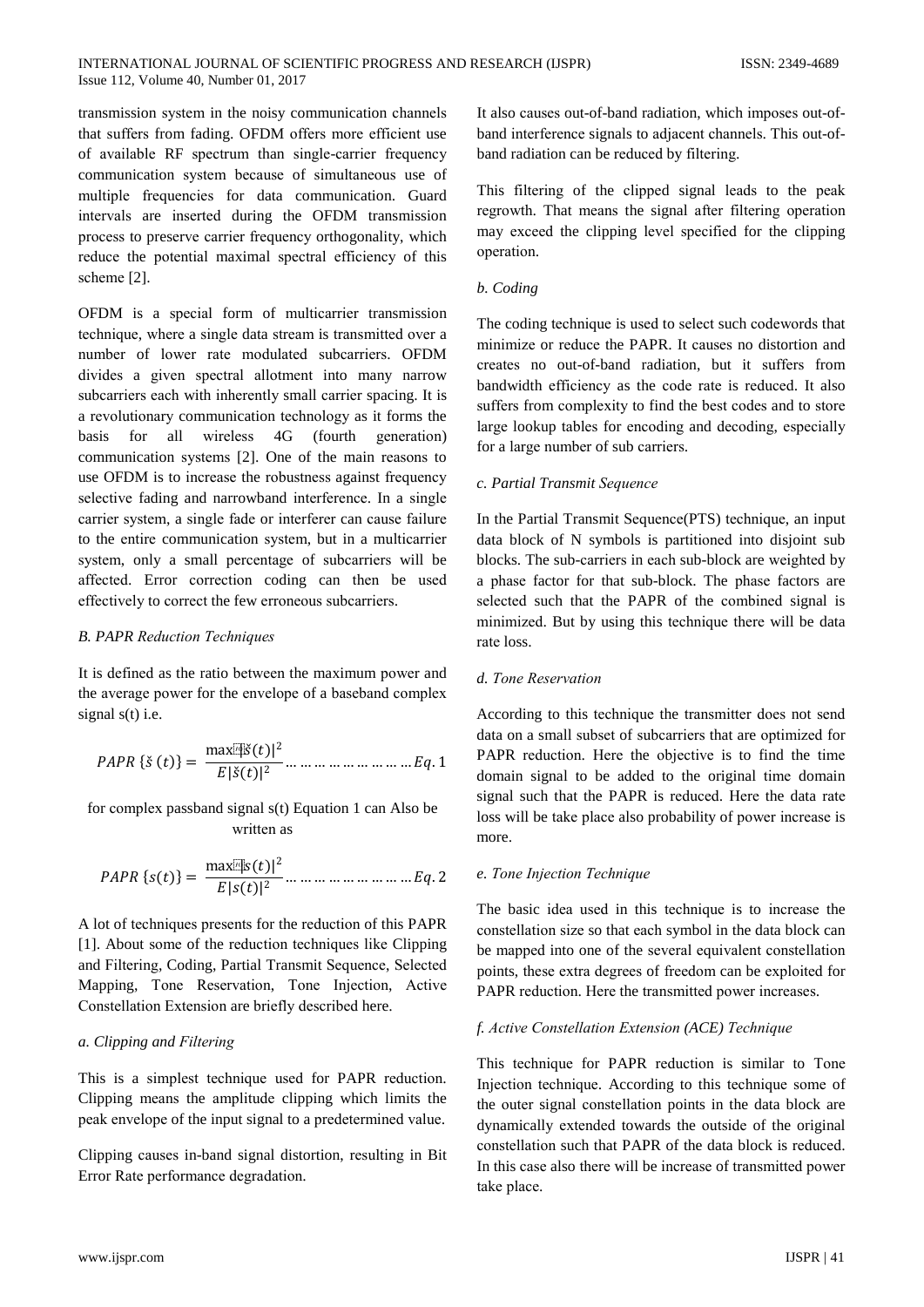III.

# g. Selected Mapping (SLM) Technique

and then transmit the OFDM signal having minimum PAPR.

The basic idea of this technique is first generate a number of alternative OFDM signals from the original data block

| SR. NO.        | <b>TITLE</b>                                                                                                                      | <b>AUTHORS</b>                                                     | <b>YEAR</b> | <b>APPROACH</b>                                                                                                                                                                                    |
|----------------|-----------------------------------------------------------------------------------------------------------------------------------|--------------------------------------------------------------------|-------------|----------------------------------------------------------------------------------------------------------------------------------------------------------------------------------------------------|
|                | Performance Analysis for OFDM<br>Signals With Peak Cancellation,                                                                  | J. Song and H. Ochiai                                              | 2016        | A rigorous theoretical analysis of<br>applied<br>PC<br>to<br>band-limited<br>frequency<br>orthogonal<br>division<br>multiplexing (OFDM)                                                            |
| $\overline{2}$ | An adaptive peak cancellation<br>method<br>for<br>linear-precoded<br>MIMO-OFDM signals,                                           | T. Kageyama, O.<br>Muta and H. Gacanin,                            | 2015        | Adaptive peak cancellation to<br>reduce the high peak-to-average<br>power ratio (PAPR),                                                                                                            |
| 3              | Improved channel estimation for<br>OFDM<br>system<br>with<br>peak<br>cancellation,                                                | Xianbing Zou, L.<br>Dan, Y. Xiao, Wei<br>Xiang and Wen<br>Xiaojie, | 2015        | A new PC signaling format<br>characterized by mitigating the<br>inference on the positions of pilot<br>symbols                                                                                     |
| 4              | Performance evaluation of OQAM<br>based OFDM systems using an<br>ACLR and EVM restricted peak<br>amplitude cancellation scheme,   | T. Hino, O. Muta and<br>H. Furukawa,                               | 2014        | An adjacent channel leakage power<br>ratio (ACLR) and error vector<br>magnitude (EVM)restricted peak<br>amplitude cancellation scheme for<br>peak-to-average<br>power<br>ratio<br>(PAPR) reduction |
| 5              | <b>FDMA</b><br>with<br>Single-carrier<br>blanking/clipping for mitigating<br>impulsive<br>noise<br><b>PLC</b><br>over<br>channels | K. M. Rabie and E.<br>Alsusa.                                      | 2014        | Single-carrier FDMA (SC-FDMA),<br>which inherently has low PAPR<br>properties, combined<br>with<br><sub>a</sub><br>nonlinear<br>the<br>preprocessor<br>at<br>receiver                              |
| 6              | FPGA implementation of peak<br>cancellation for PAPR reduction<br>of OFDM signals,                                                | J. Song and H.<br>Ochiai,                                          | 2014        | A cost-effective implementation<br>scheme for PC is presented.                                                                                                                                     |

**RELATED WORK** 

J. Song and H. Ochiai, [1] Peak cancellation (PC) is known as one of the simplest peak-to-average power ratio (PAPR) reduction techniques that are applicable to various communications standards. The salient advantage of PC is its ease of hardware implementation, but it induces in-band distortion and out-of-band radiation. In order to restrict the amount of distortion within an acceptable level, it is critical to carefully design the cancelling pulses as well as the envelope threshold over which PC is applied. In most studies, however, they are determined empirically through computer simulations. This research work thus focuses on a rigorous theoretical analysis of PC applied to bandlimited orthogonal frequency division multiplexing (OFDM) signals, and discusses its validity and limitation for practical applications. Based on the level-crossing rate approximation of the peak distribution, derive a closedform expression for the achievable signal-to-distortion power ratio (SDR). also analyze the adjacent channel leakage ratio (ACLR) as well as error vector magnitude (EVM), with which the symbol error rate (SER) over an additive white Gaussian noise (AWGN) channel is obtained. All the theoretical results developed in this work are compared with those

based on the corresponding computer simulations to justify our analytical approach. It thus serves as a useful and accurate tool for designing cancelling pulses as well as the threshold level, for given specific system requirements such as SDR (or EVM) and ACLR.

T. Kageyama, O. Muta and H. Gacanin, [2] Recently, an adaptive peak cancellation was proposed to reduce the high peak-to-average power ratio (PAPR), while keeping the out-of-band (OoB) power leakage as well as an in-band distortion power (EVM) below the pre-determined (permissible) level. However, the peak cancellation in MIMO-OFDM systems was not considered. In this research work, propose a peak cancellation method for linearly pre-coded MIMO-OFDM systems using eigenbeam space division multiplexing (E-SDM). evaluate and discuss the performance of the system using the proposed peak cancellation in terms of bit error rate (BER), complementary cum-mulative distribution function (CCDF) of PAPR and the system's computational complexity. Our results show the improvements with respect to both the achievable BER and PAPR with the proposed peak cancellation in E-SDM systems under the restriction of OoB power radiation.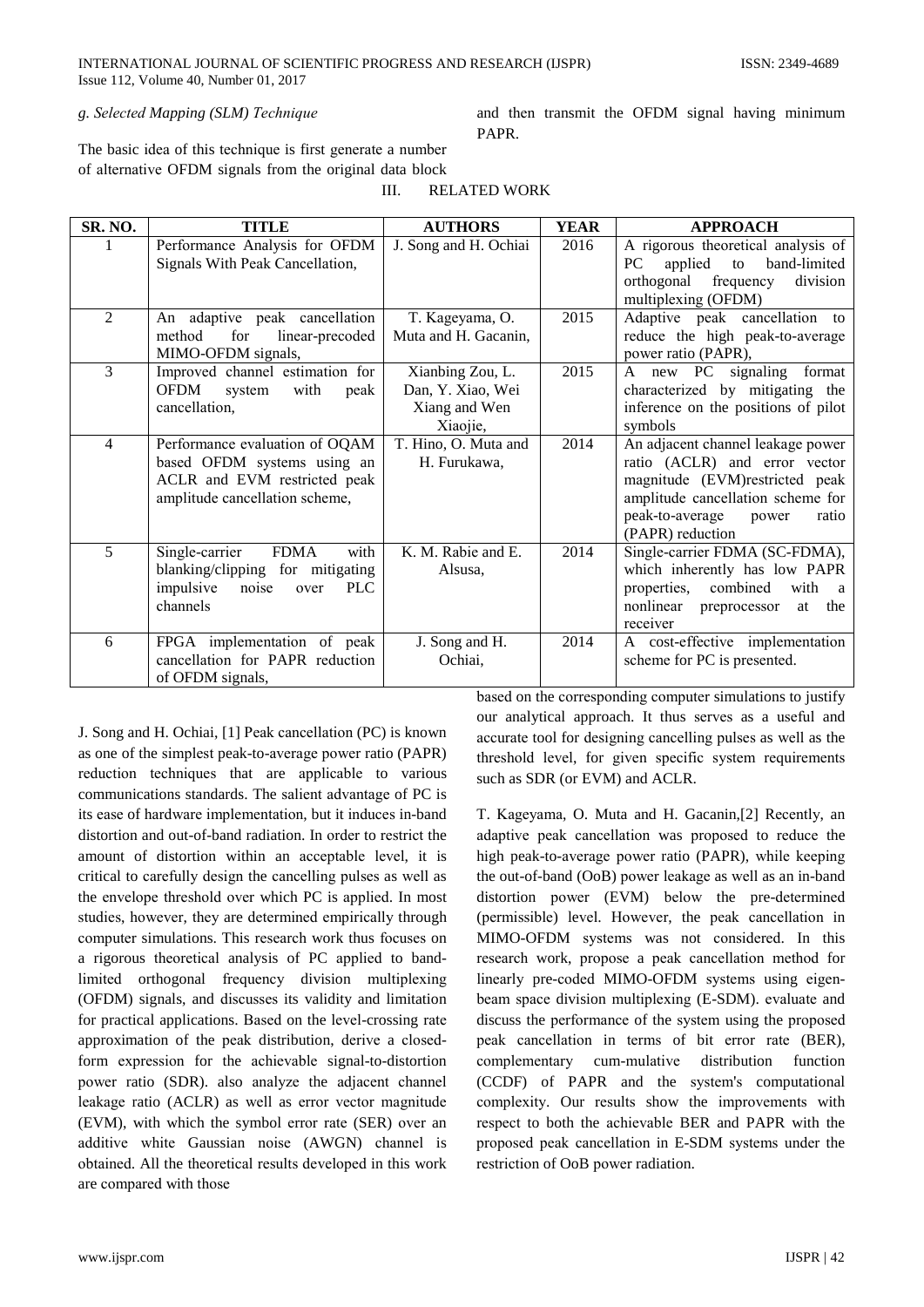#### INTERNATIONAL JOURNAL OF SCIENTIFIC PROGRESS AND RESEARCH (IJSPR) Issue 112, Volume 40, Number 01, 2017

Xianbing Zou, L. Dan, Y. Xiao, Wei Xiang and Wen Xiaojie, [3] This research work provides a new scheme to improve the channel estimation performance of peak cancellation (PC) aided orthogonal frequency division multiplexing (OFDM) system. The proposed scheme is based on a new PC signaling format characterized by mitigating the inference on the positions of pilot symbols. It achieves better channel estimation performance and hence to improve the system performance in fading channels without the increase of computational complexity.

T. Hino, O. Muta and H. Furukawa,[4] In this research work, investigate the performance of offset quadrature amplitude modulation based orthogonal frequency division multiplexing (OQAM-OFDM) systems using an adjacent channel leakage power ratio (ACLR) and error vector magnitude (EVM) restricted peak amplitude cancellation scheme for peak-to-average power ratio (PAPR) reduction, where peak amplitude of the transmit signal that exceeds a give threshold level is iteratively suppressed by adding a peak cancellation (PC) signal which exhibits sharp peak amplitude at the midpoint of pulse waveform in time domain. In addition, using this scheme, both ACLR and EVM are automatically adjusted so as to meet a given requirement. In the proposed scheme, both PAPR reduction performance and system requirements such as out-of-band spectrum radiation and in-band distortion are simultaneously taken into consideration. Through computer simulation results, it is demonstrated that the proposed PAPR reduction scheme is effective in reducing PAPR of pulse shaped OQAM-OFDM signals, while both ACLR and EVM requirements are simultaneously fulfilled.

K. M. Rabie and E. Alsusa, [5] Communication signals over power-line channels can be affected greatly by impulsive noise (IN). The effect of this noise is commonly reduced with the application of a nonlinear preprocessor at the receiver such as blanking, clipping or hybrid (combined blanking and clipping) that blanks and/or clips the received signal when it exceeds a certain threshold. Erroneous blanking/clipping of the unaffected signals can lead to significant performance degradations. It is found that determining the optimal blanking/clipping threshold is the key for achieving best performance. In contract to these studies, show in this research work that the performance of the nonlinear preprocessing-based method is not only impacted by the blanking/clipping threshold but also by the transmitted signal's peak-to-average power ratio (PAPR). In light of this and for more efficient IN cancellation we, therefore, propose to implement singlecarrier FDMA (SC-FDMA), which inherently has low PAPR properties, combined with a nonlinear preprocessor at the receiver. The results reveal that the proposed system

can provide significant enhancements in terms of minimizing the probability of IN detection error as well as achieving up to 4dB gain in the output signal-to-noise ratio relative to the conventional OFDM case.

J. Song and H. Ochiai, [6] Peak-to-average power ratio (PAPR) reduction techniques play an important role for achieving highly efficient operation of power amplifiers. Peak cancellation (PC), known as a computationally efficient PAPR reduction method, has several advantages over other techniques. In this research work, a costeffective implementation scheme for PC is presented. The design methodology and practical implementation issues based on field-programmable gate array (FPGA) are discussed, with particular emphasis on the resulting resource utilizations. The experimental results show that in certain scenarios, our approach outperforms the wellknown clipping and filtering (CAF) approach in terms of achievable error vector magnitude (EVM) and adjacent channel leakage ratio (ACLR), with much lower hardware overhead.

#### $\mathbf{I} \mathbf{V}$ PROBLEM STATEMENT

In Parallel data transmission, an available frequency band is divided into several channels by independently modulating a number of carriers of different frequency. Since each channel occupies a relatively narrow frequency band, parallel transmission is effective in combating the effects of amplitude and delay distortion and impulsive noise. But to eliminate inter channel interference problem, it is required to avoid spectral overlap of channels, which leads to poor spectral efficiency. Due to the high PAPR the O-point moves to the saturation region hence the clipping of signal peaks takes place which generates in-band and out-of band distortion. So to keep the Q-point in the linear region the dynamic range of the power amplifier should be increased which again reduces its efficiency and enhances the cost. Hence a trade-off exists between nonlinearity and efficiency. And also with the increasing of this dynamic range the cost of power amplifier increases.

#### **CONCLUSION**  $V_{\perp}$

In this work various types of PAPR optimization technique have been reviewed based on their literature survey. The multi-carrier modulations like OFDM have the main disadvantage of peak power of OFDM based systems can be improved with PAPR techniques. This creates additional BER to the overall performance. Different methods like adaptive equalization and channel coding can be used to increase the performance. However it is difficult use these methods at high data rate because inherent delay also increases with bit rate. Orthogonal frequency division multiplexing (OFDM) is an example of multicarrier